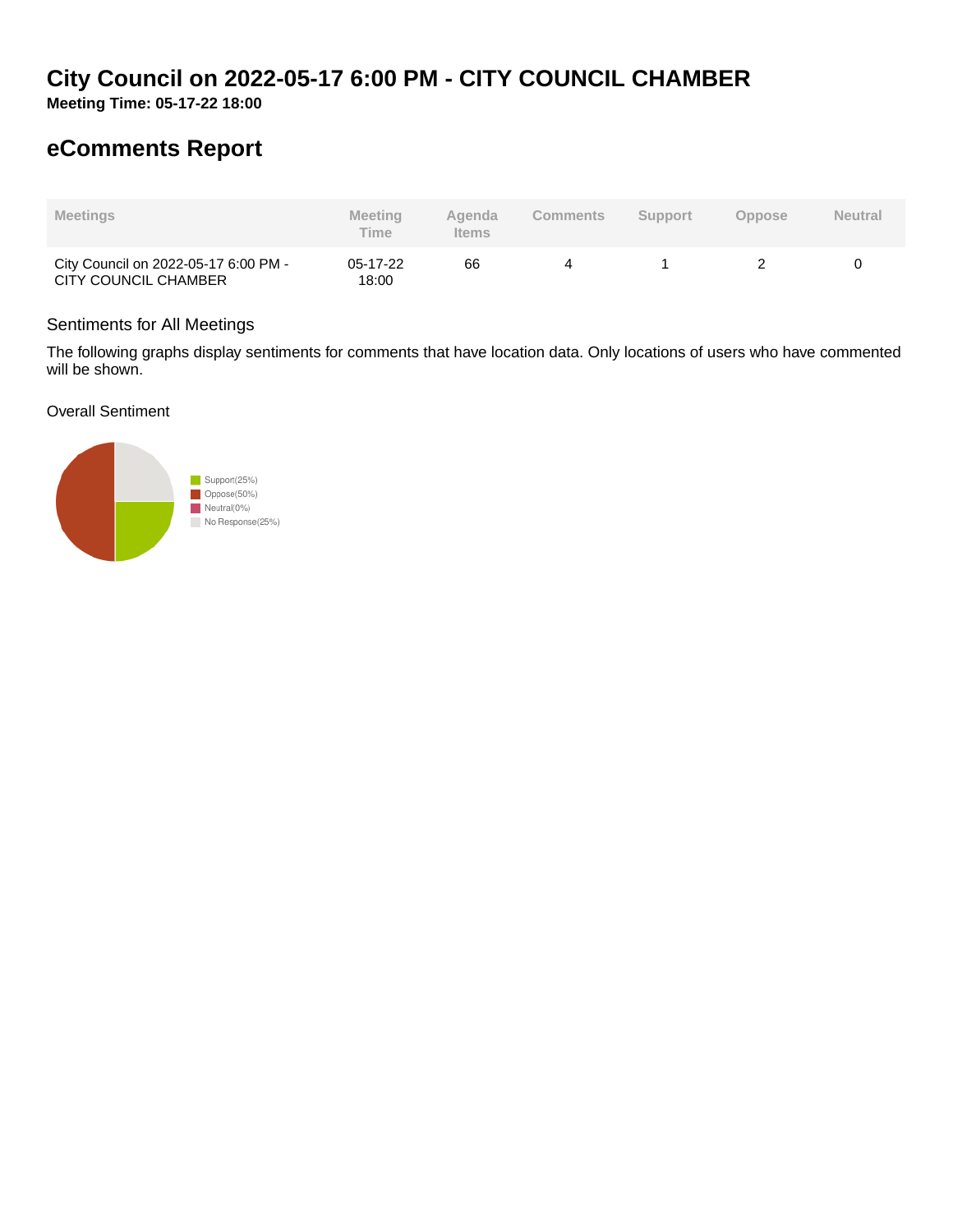# **City Council on 2022-05-17 6:00 PM - CITY COUNCIL CHAMBER 05-17-22 18:00**

| Agenda Name                                                                                                                                                                                                                                                                | <b>Comments</b> | <b>Support</b> | <b>Oppose</b> | <b>Neutral</b> |
|----------------------------------------------------------------------------------------------------------------------------------------------------------------------------------------------------------------------------------------------------------------------------|-----------------|----------------|---------------|----------------|
| D.1. 22-4030 INTRODUCTION OF HONORABLE HOLLY J. MITCHELL<br>AS REDONDO BEACH'S NEW LOS ANGELES COUNTY SUPERVISOR                                                                                                                                                           |                 | $\Omega$       |               |                |
| J.1, 22-4153 For eComments and Emails Received from the Public                                                                                                                                                                                                             |                 | $\Omega$       | 0             | 0              |
| N.1, 22-4166 DISCUSSION AND POSSIBLE ACTION ON THE<br>SUBMITTAL OF A LETTER TO LOS ANGELES COUNTY SUPERVISOR<br>HOLLY MITCHELL AND LOS ANGELES COUNTY METROPOLITAN<br>TRANSPORTATION AUTHORITY (METRO) REGARDING THE METRO<br>C (GREEN) LINE EXTENSION TO TORRANCE PROJECT |                 |                |               |                |

## Sentiments for All Agenda Items

The following graphs display sentiments for comments that have location data. Only locations of users who have commented will be shown.

### Overall Sentiment



**Agenda Item: eComments for D.1. 22-4030 INTRODUCTION OF HONORABLE HOLLY J. MITCHELL AS REDONDO BEACH'S NEW LOS ANGELES COUNTY SUPERVISOR**

#### Overall Sentiment



## **Janette Kurth**

Location: Submitted At: 5:58pm 05-17-22

THE ELEVATED METRO EXTENSION DOWN HAWTHORNE BLVD IS THE ONLY REASONABLE OPTION. By using the Elevated Hawthorne alignment, the struggling commercial businesses in Lawndale, Torrance and Redondo Beach will be revitalized. The loss of city Sales Tax Revenue has fallen by millions, caused by the Galleria's stagnancy has been profound. A station at Artesia and Hawthorne is a perfect stop for customers and employees going to the Mall, and for the planned 300 Apartment Residents and Hotel guests to be built at this location. Traffic will not be impacted. The existing freight line on the ROW does not have to be moved 15 feet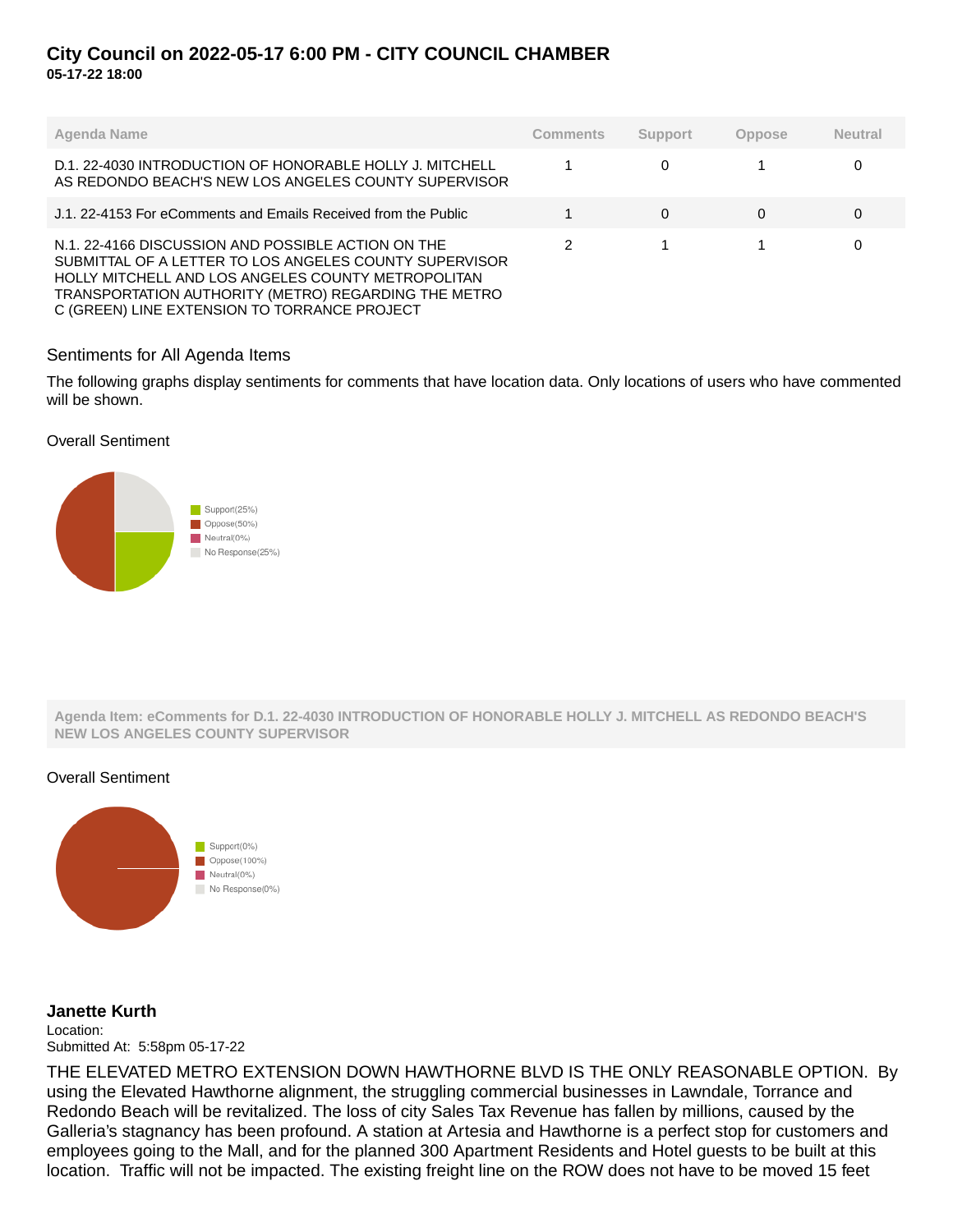closer to our property lines. Our safety will not be impacted by possible derailments of compressing 3 tracks along the ROW ment for one track.

My husband and I have lived on a quiet Cul de sac at the end of Fisk Court for 43 years. We do not want the quality of our lives destroyed by the addition of the METRO two line light rail built along the ROW only feet from our home. The existing rail is elevated 35 feet above our property. The noise and vibration of trains passing by every 6 minutes from 5:00 am to 12 midnight (19 hours a day x 365 days a year) with only 5 hours of possible sleep a day, will erode our health, increase our stress and anxiety and shorten our lives. Not to mention the possibility of DERAILMENT of the 16 to 30 volatile fuel tankers being hauled by 3 locomotives around a curved line from the refinery 2 to 4 times a day. 480+ Redondo residential homes will be impacted along the ROW. Put yourselves in our position. If you were one of these homeowners, would you want this next to you? No privacy. Bright lights beaming down on your property throughout the night.

Do the right thing. Either way the Tracks have to be elevated. Your increased cost to having to build additional bridges at overpasses, walls to support the elevated landmass feet from our property lines, destroying existing businesses that have encroached within the ROW. Hawthorne Blvd has the center green space available and was the former route of the RED CAR



## **Sara Martin**

Location: Submitted At: 12:31pm 05-16-22

In light of the last Saturday's massacre of Black Americans in a Buffalo, NY grocery store, by an 18-year-old white manboy who was radicalized to believe in the Great White Replacement Theory, and to use a weapon and body armor designed for military use, I congratulate those among us whose Republican political party leaders and preferred "news" sources have been promoting both vile weapons, and committing stochastic terrorism, against the American people for years.

Maybe you, too, or the impressionable children you have indoctrinated into believing those racist lies and giving easy access to such murderous weaponry, will someday make the news for taking action like this calculating, evil teenage terrorist did.

Yes, I'm angry. I speak publicly tonight to encourage others to be a stand for our all of fellow Americans against domestic terrorism.

You'd think that after 7 years of discovering how generously I over-estimate the decency, intellectual capacity, emotional intelligence, empathy, good faith, and humanity of those who choose to identify as MAGA Republicans, I would have learned better. But no. There are still a large enough number who, along with their bad faith, cowardly, iresponsible elected representatives, cannot and will not see the evils which their party's philosophies, policies and rhetoric promulgates.

If we as human beings, fail to grow well-informed, strong and secure enough to mold our own independent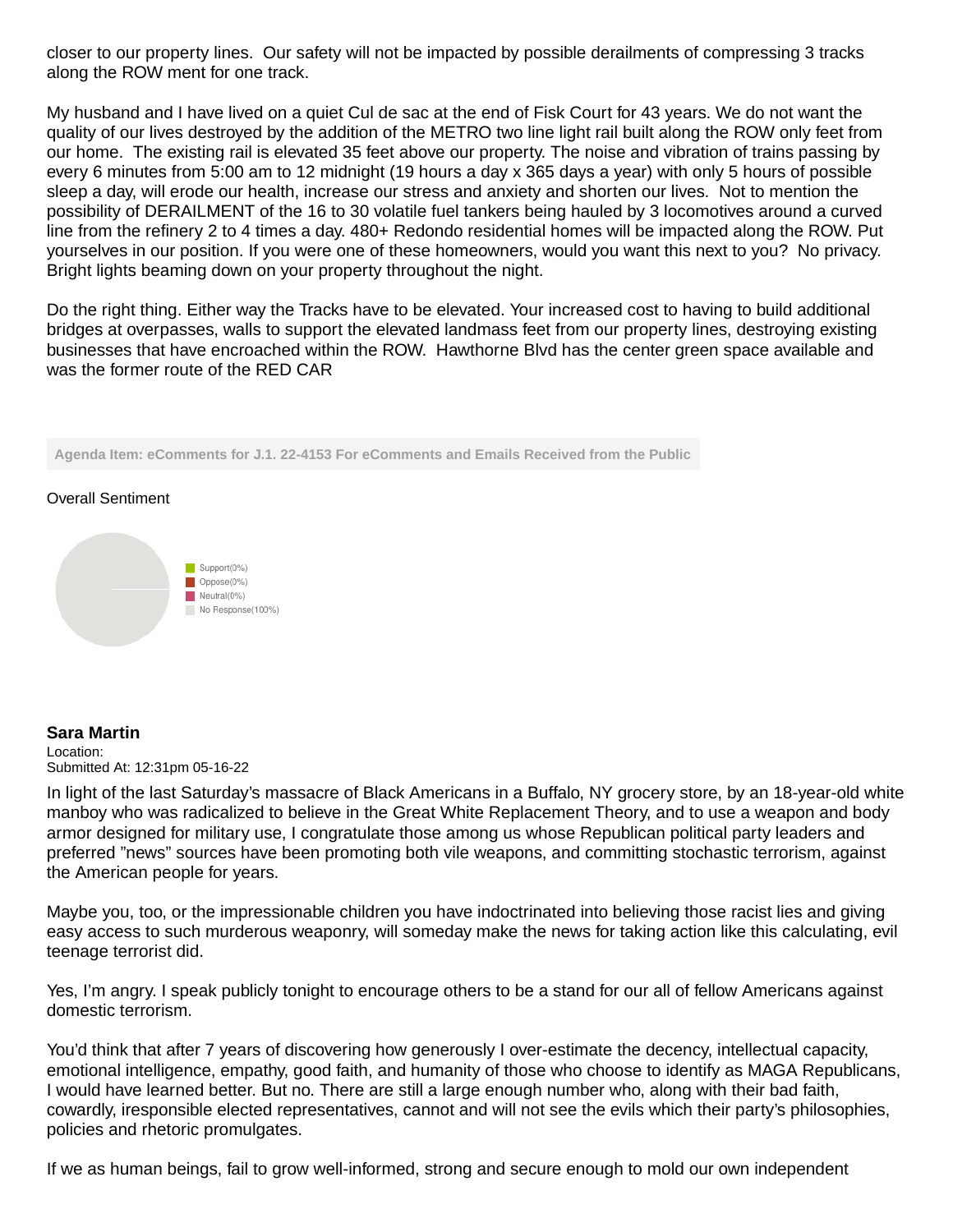identity in a diverse nation, an extremist political party and a toxic information environment led by dishonest, antidemocracy, pandering, power-hungry narcissists, in desperate need of validation and approval, telling us how "we" are victims, and how "others" are our inferior seems impossible to resist or abandon.

To those former Republicans who have the integrity, clarity and courage to no longer see yourself in the faces of the GOPers who blow racist dog-whistles, and carry loaded guns to kill people, which inspire the weak, dumb and evil to commit violence against others, I say a deeply-felt Thank You. We stand together for all, not just the ones who share our neighborhoods, identities and beliefs.

**Agenda Item: eComments for N.1. 22-4166 DISCUSSION AND POSSIBLE ACTION ON THE SUBMITTAL OF A LETTER TO LOS ANGELES COUNTY SUPERVISOR HOLLY MITCHELL AND LOS ANGELES COUNTY METROPOLITAN TRANSPORTATION AUTHORITY (METRO) REGARDING THE METRO C (GREEN) LINE EXTENSION TO TORRANCE PROJECT**

### Overall Sentiment



## **Niki Negrete-Mitchell**

Location: Submitted At: 4:05pm 05-17-22

I support the letter. I'm thankful and appreciate the steadfast commitment to this cause. We need your strong voice to point out these glaring problems with the ROW alignment, whether at grade or subterranean, in any shape or form. We need your strong voice to advocate for us, Redondo Beach citizens, and for our city as a whole and for our environment.

What an eye opener this has been, knowing since we bought our house 15 years ago the ground supporting the rails just feet from our homes is loose and unstable. We've seen first hand what it does to our private infrastructure and can only imagine given the type of space we have and the open, close proximity how disruptive and life-altering this would all be. Our future depends on this decision. It's been nearly impossible to be heard about all of this, that is until now with your support.

There are a lot of retiring and already retired seniors in the single family home section who are counting on their homes to be peacefully enjoyed for the rest of our lives, as nest eggs. We, too will suffer the consequence of loss not being able to just pick up and go. We're all in the same boat.

There are a lot of young families as well, here to provide a stable home to raise their young children in this fine school district. We did the same for our daughter (but we started older), and we all work so hard for this. Most of us cannot just sell our homes and get the equivalent elsewhere, much less upgrade. It's a sign of the times.

We all need for this to be done correctly, and that is to use the Hawthorne Elevated route for the Greenline (C Line) Extension to Torrance. From the bottom of our hearts we appreciate this effort.

Thank you, Niki, Kevin and Gianna.

**Janette Kurth** Location: Submitted At: 11:59am 05-17-22